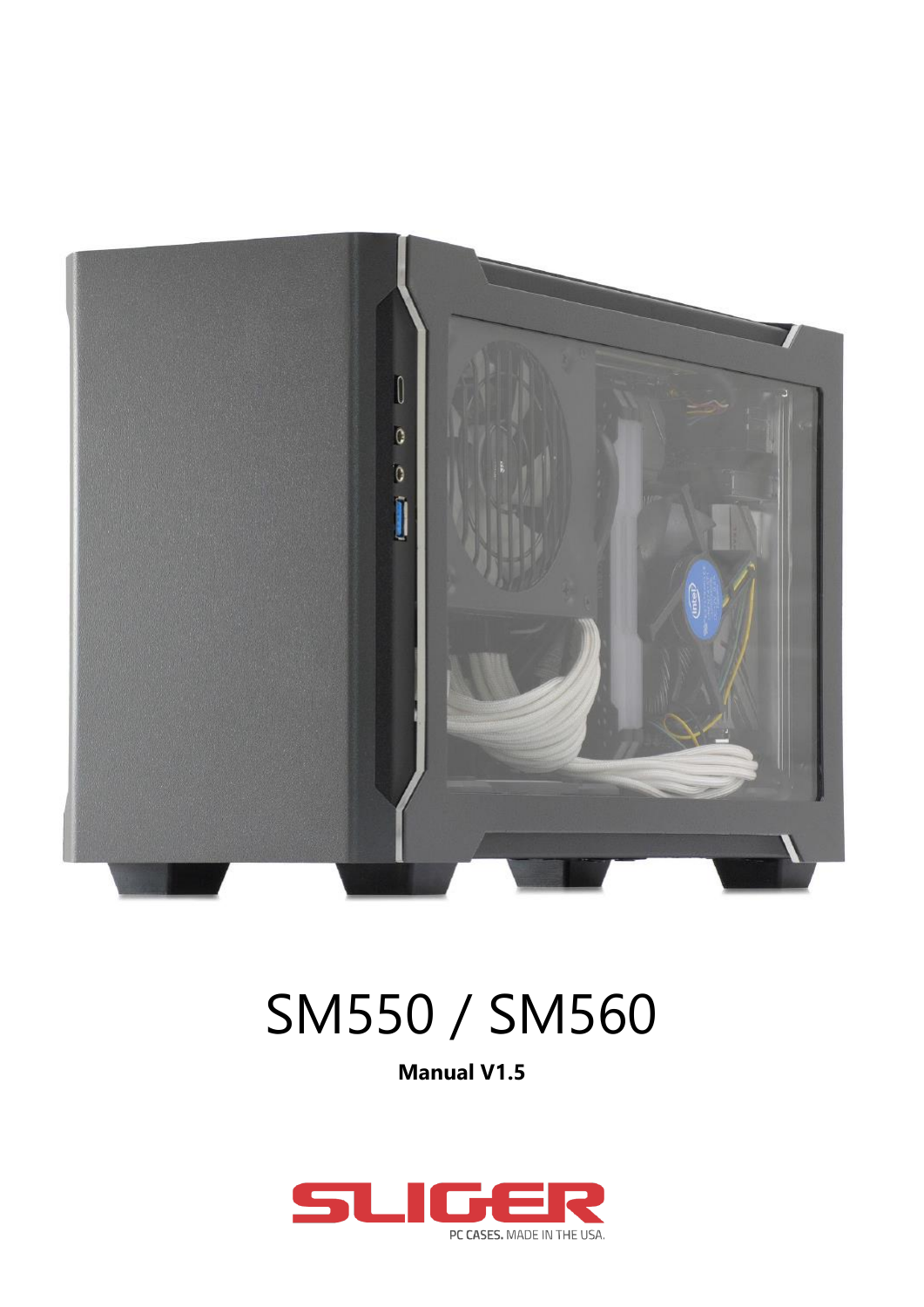## **SCREWS**

The SM550/560 comes with a total of 3 different screws types. For the purposes of this guide we will assign a unique color and type number to each of the screw to signify their locations in this guide.



**Type 1- M3x6 PAN HEAD Installation of PCIe Cards**



#### **Type 2- M3x5 FLAT HEAD**

**Chassis Top Assembly, Rear AC Inlet, SSDs (on SSD bracket)**



**Type 3-M3.5 TRUSS HEAD Motherboard and Power Supplies**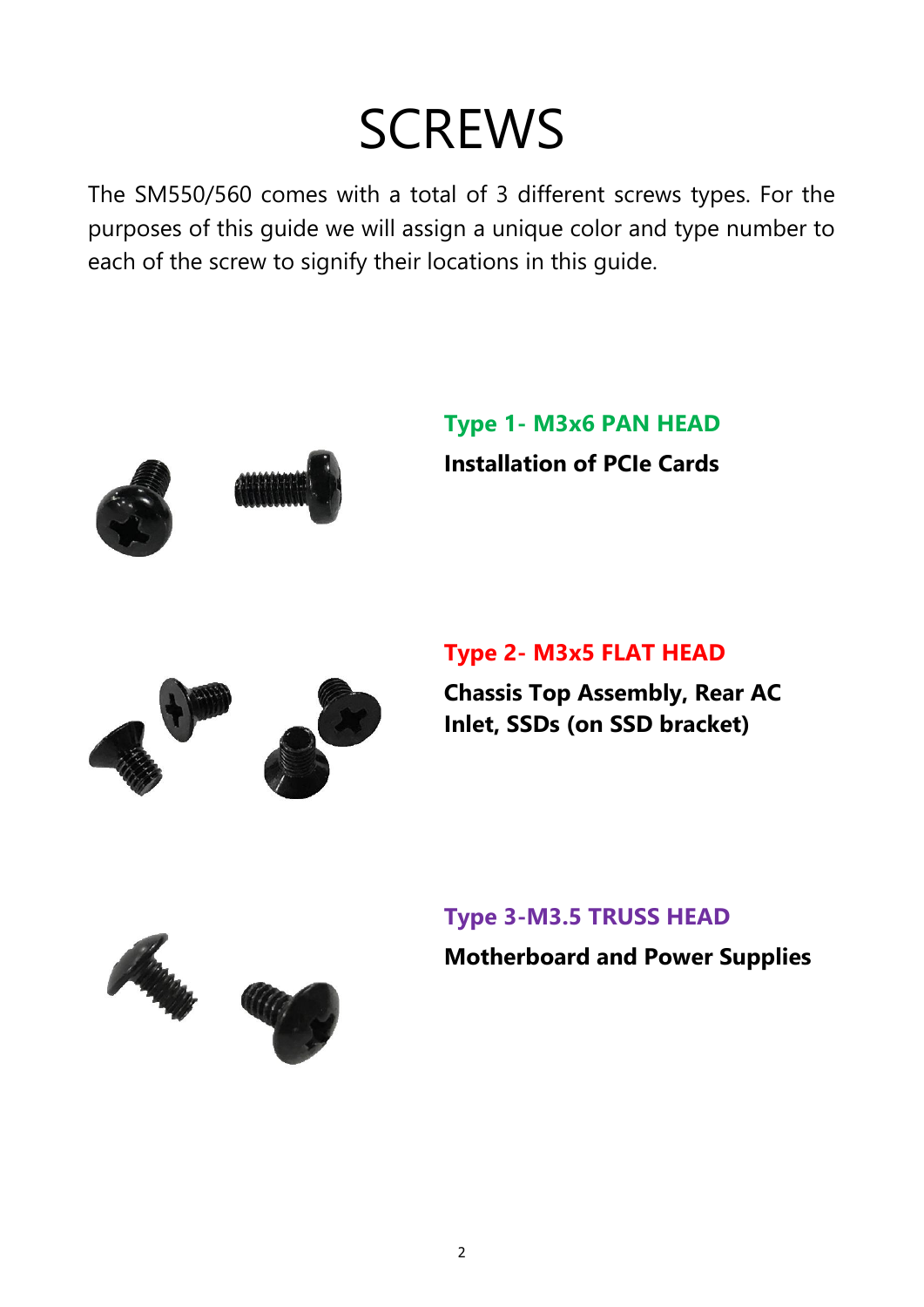# EASY OFF PANELS

The front and side panels (vented, unvented, and window) allhave toolless removal via their ball-stud mounting points. Careful, panels may be very tight on the first few times on/off.

**CAUTION:** the top panel is not mounted via ball-studs, see next page.



Please note that side panels are reversible to either side. Front Panel can be reversed to top/bottom orientation.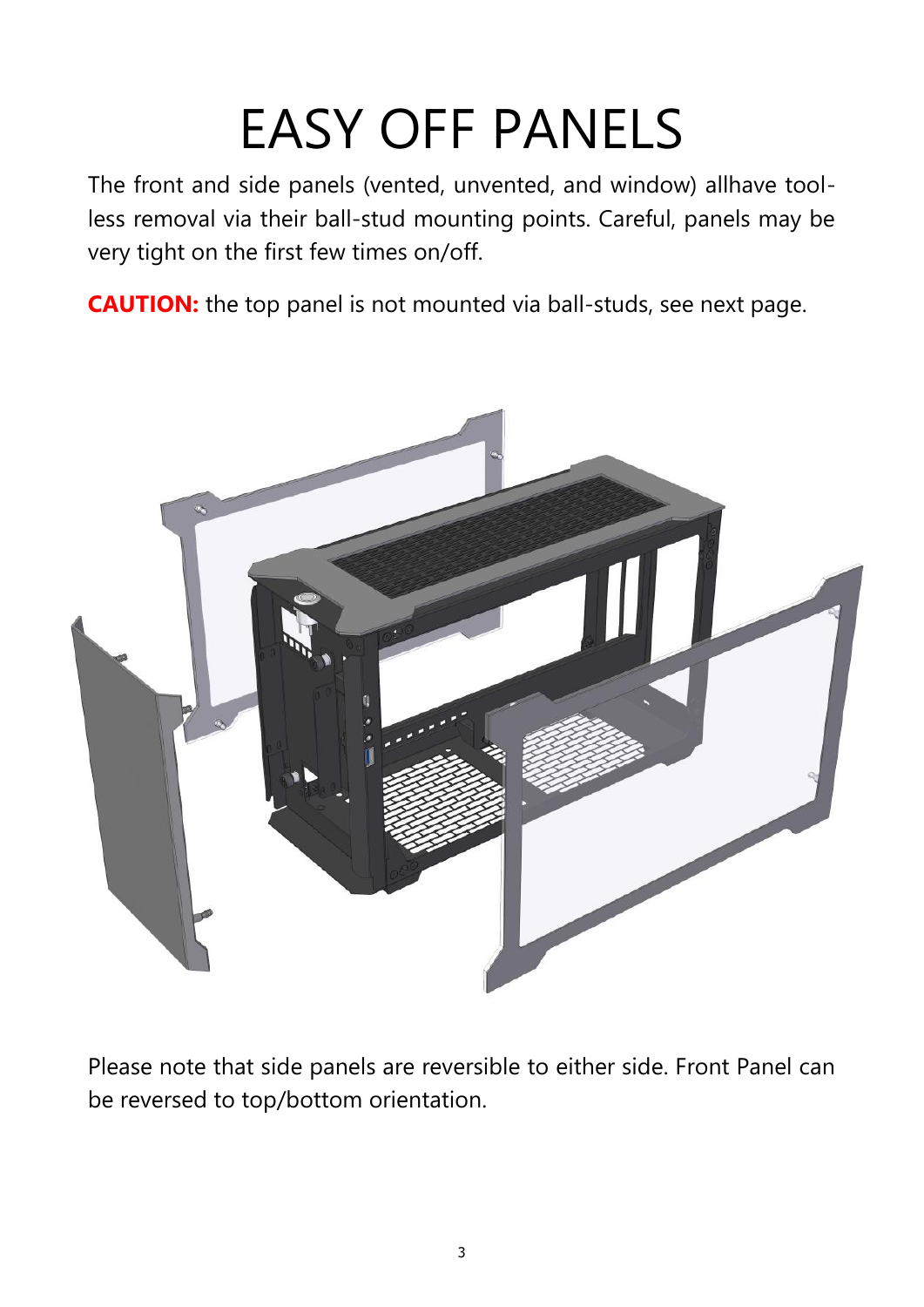### TOP PANEL



The top panel on the SM550 / SM560 is held on via **Type 2 M3 flat head screws**, each with a Phillips #1 head.

Note when re-installing: the top panel has the metal flange on the front, this flange must wedge between the front of the case and the middle rib. Screw holes on front may require some effort to properly align.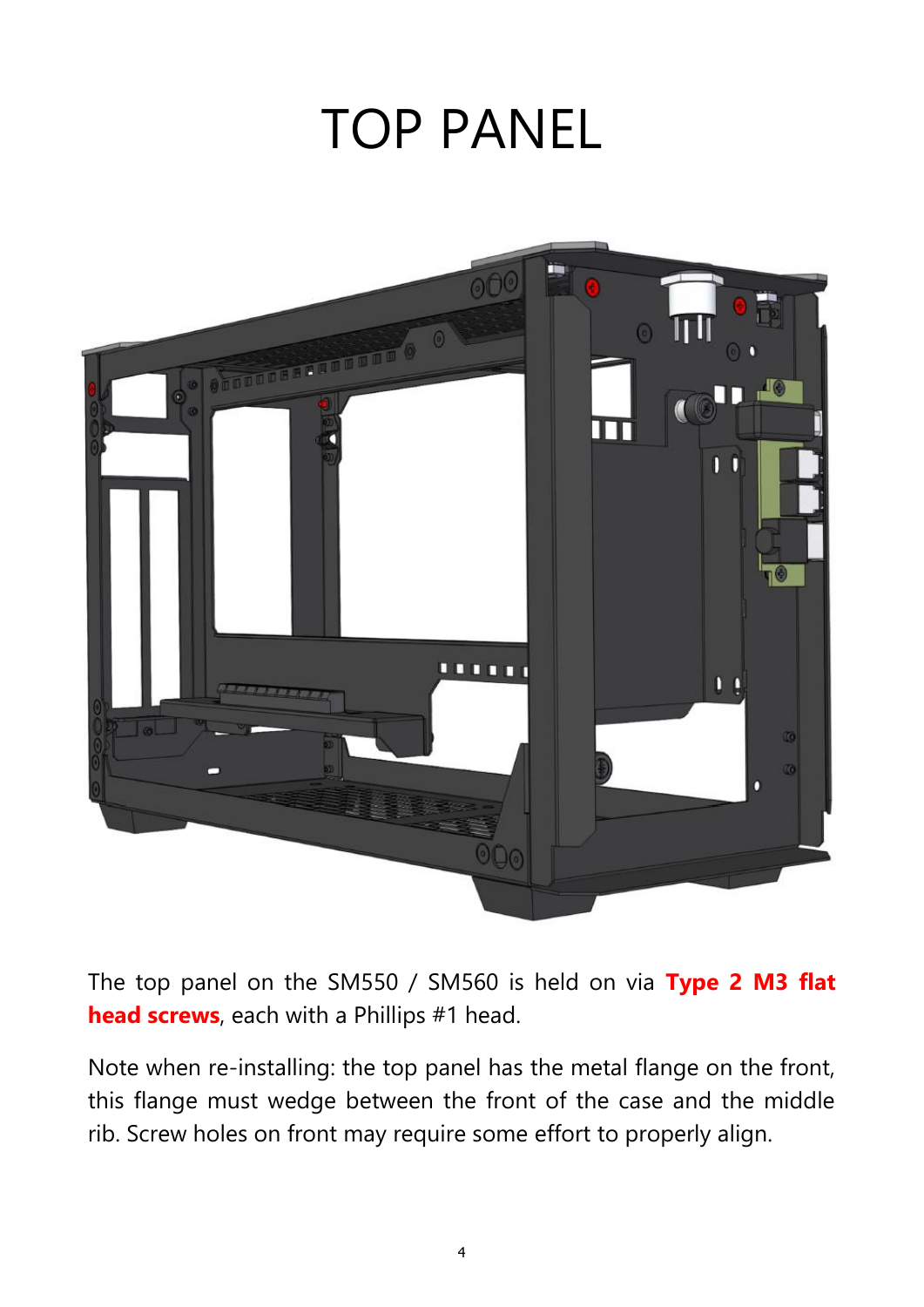## BOTTOM FANS

#### **BOTTOM FANS ARE RECOMMENDED TO BE INSTALLED FIRST.**

You may run into troubles getting them into the case if you install the PSU, motherboard, or GPU, before the fans. Make sure fans are set to blow air from bottom to top.



Fan mounting screws are not included – they are usually included with your fans or can be purchased separately from any major computer parts seller. Countersunk holes are for KB5 head types of screws.

Dust filters made by Demci-Filter are available upon request.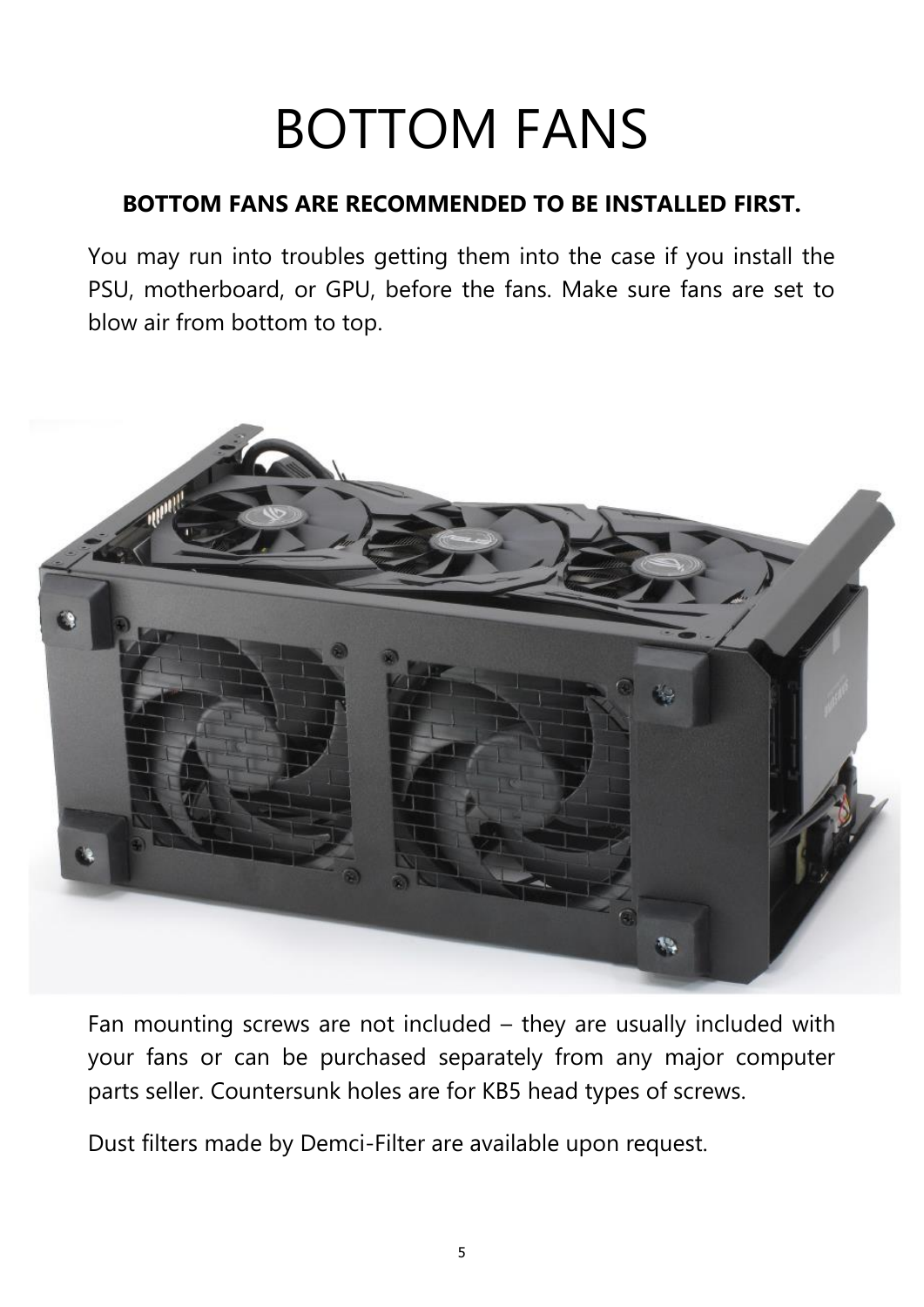## MOTERBOARD



It is recommended to install your CPU, RAM, and CPU cooler onto your motherboard before placing the motherboard into the case. This is recommended because some CPU coolers are not easy to install, which is further complicated by the riser and middle rib inside the case. The motherboard is mounted with **Type 3-M3.5 TRUSS HEAD** screws.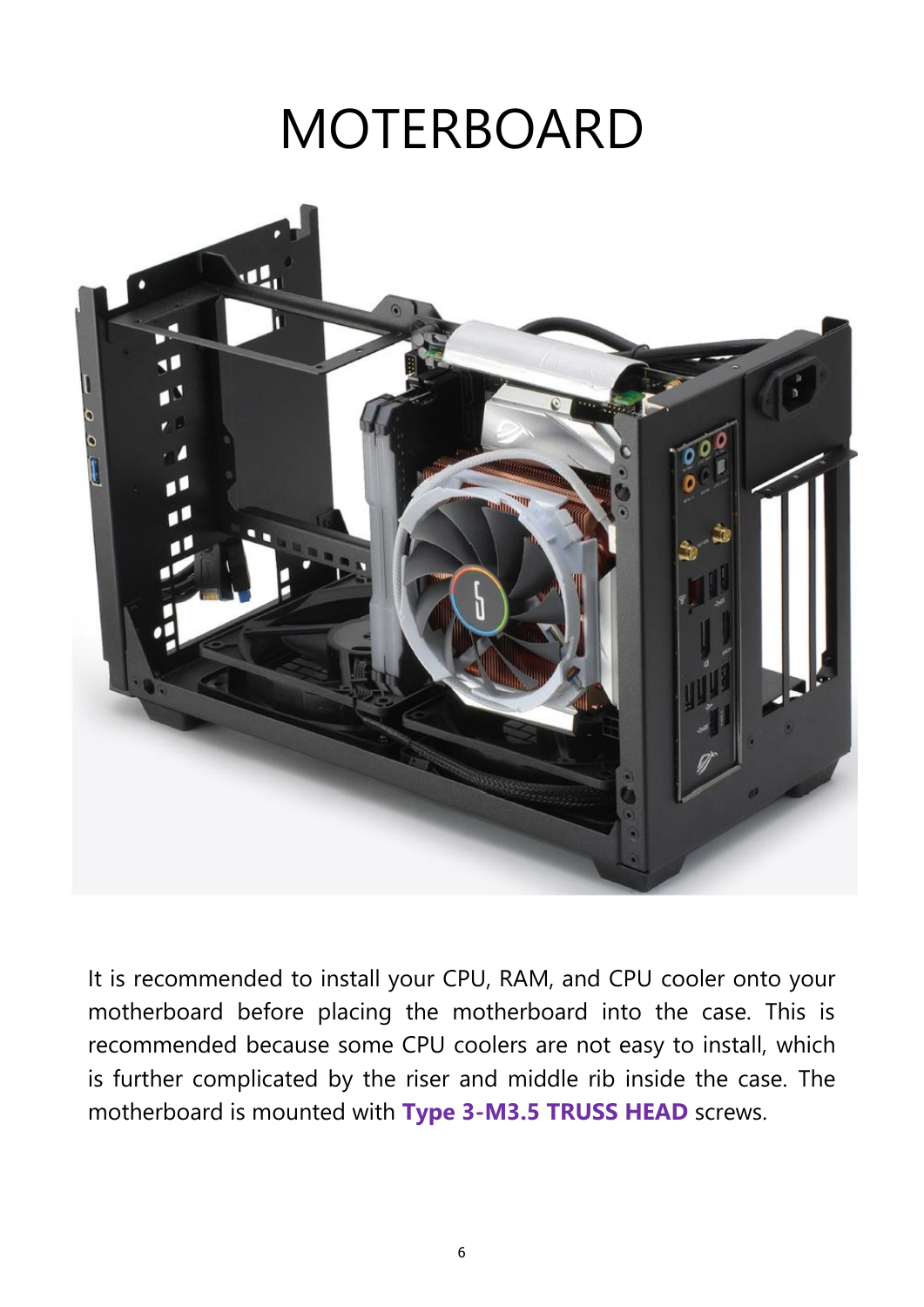### POWER SUPPLY

It is recommended to install the PSU with two screws, and remove as necessary for cable management. Up to 6x **Type 3- M3.5 TRUSS HEAD** screws maybe be use to install the SFX PSU into its bracket. The power cord is best not to be installed yet, it will block GPU installation.





**NOTE:** Please test your system without the riser connected first, and again with it connected before installing your GPU!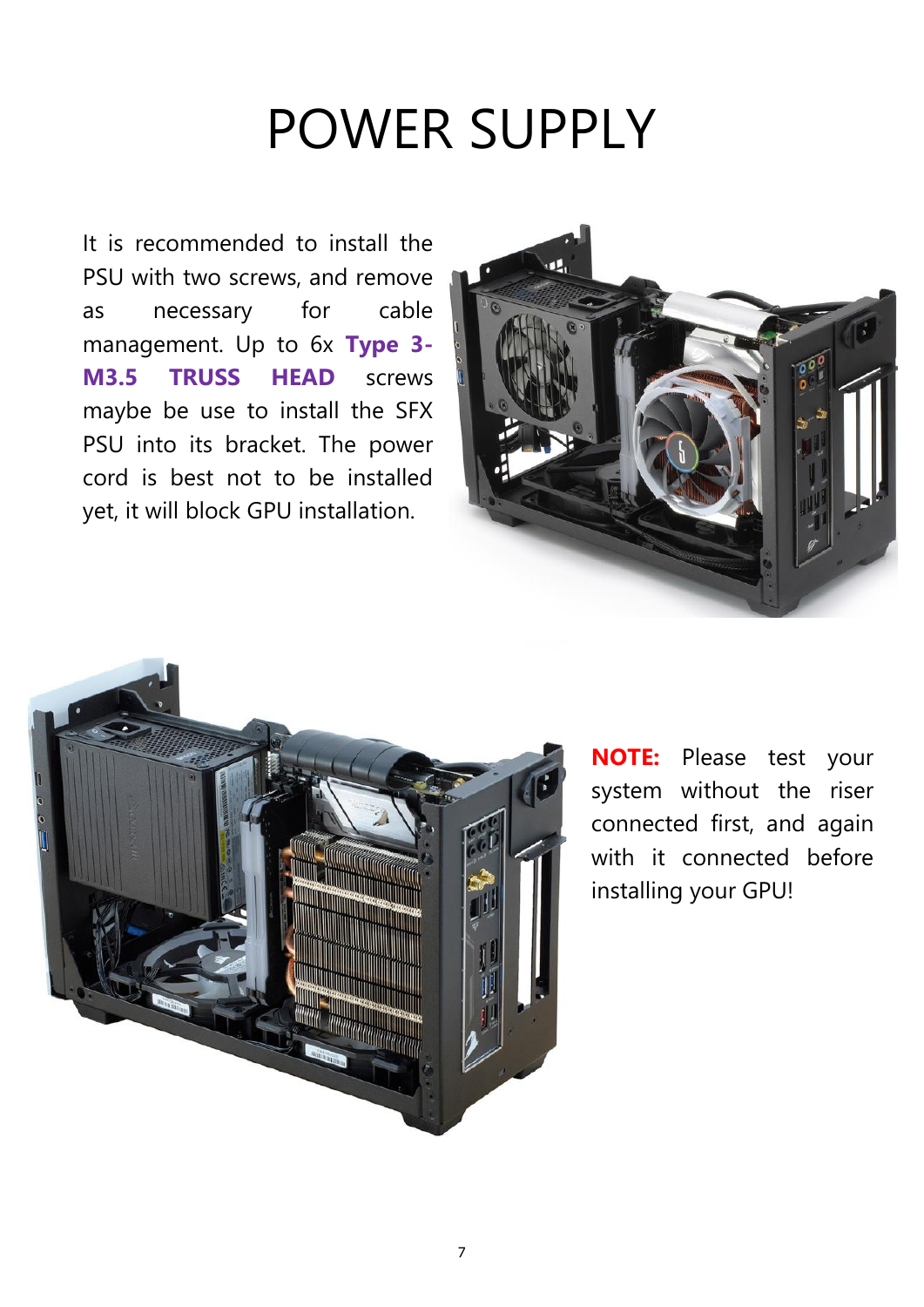## GRAPHICS CARD



#### PCIe cards are secured with up to **3x Type 1 M3x6 PAN HEAD**.

**NOTE:** Taller GPUs will require the pigtail style power cord mount, as shown at left. Standard mount is shown below.

Please note, that the power cord must be removed prior to installing the GPU. THe power cord is mounted with **Type 2 M3 flat head screws**. **DO NOT** apply heavy torque to the power cord screws, it may break the plastic of the IEC C13 inlet housing.

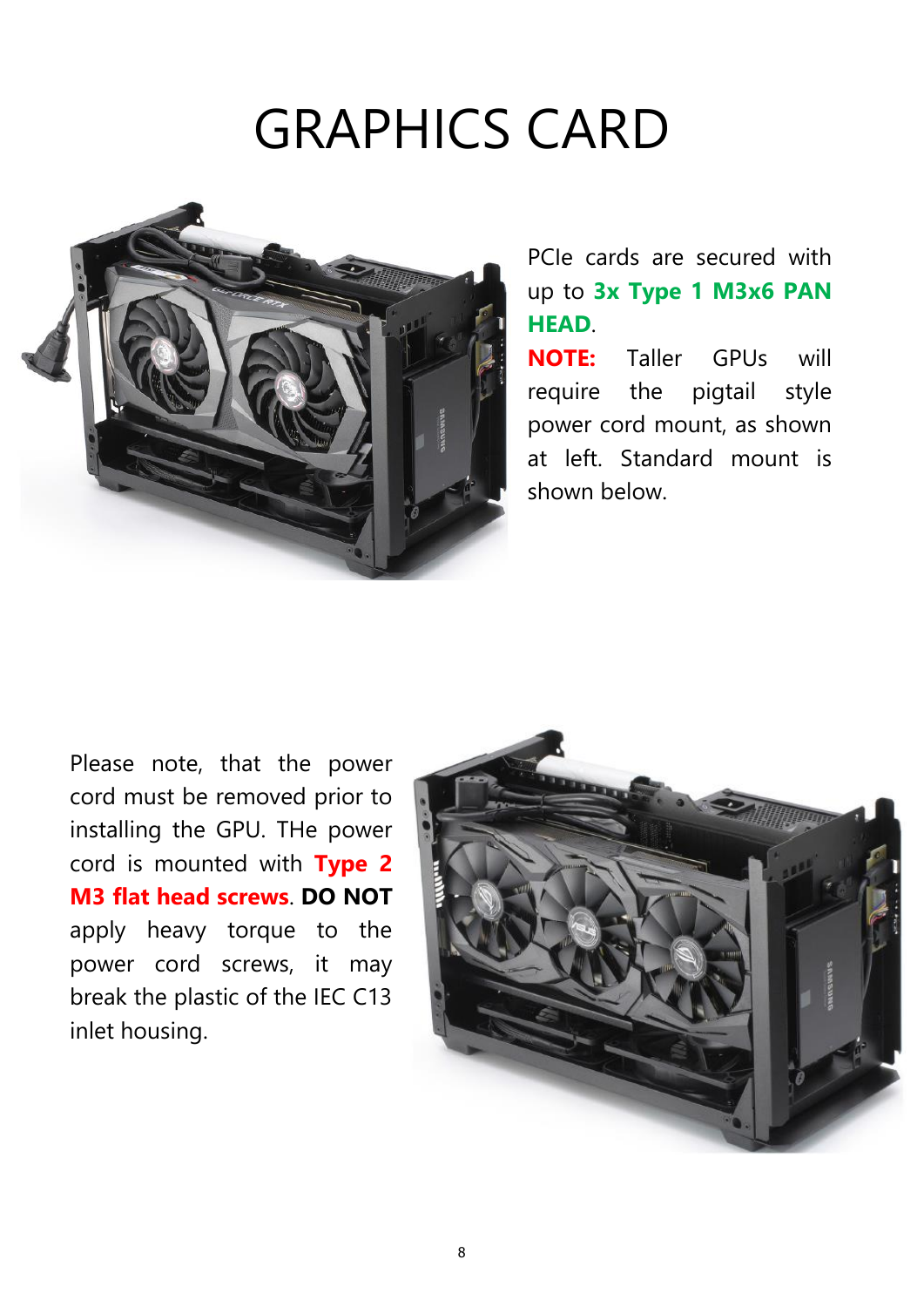| <b>Technical Specifications</b> |                                                                                                                                                                                                                                                                                                                                                                                                                                                                                                                                                                                             |                                                                                                                                                                                                                                                                                                                                                                                                                                                                                                                                                                                                                                                                                                                                                                                           |  |  |
|---------------------------------|---------------------------------------------------------------------------------------------------------------------------------------------------------------------------------------------------------------------------------------------------------------------------------------------------------------------------------------------------------------------------------------------------------------------------------------------------------------------------------------------------------------------------------------------------------------------------------------------|-------------------------------------------------------------------------------------------------------------------------------------------------------------------------------------------------------------------------------------------------------------------------------------------------------------------------------------------------------------------------------------------------------------------------------------------------------------------------------------------------------------------------------------------------------------------------------------------------------------------------------------------------------------------------------------------------------------------------------------------------------------------------------------------|--|--|
| <b>Motherboard</b>              | Mini-ITX<br>$(170 \times 170$ mm)                                                                                                                                                                                                                                                                                                                                                                                                                                                                                                                                                           |                                                                                                                                                                                                                                                                                                                                                                                                                                                                                                                                                                                                                                                                                                                                                                                           |  |  |
| <b>CPU Air Coolers</b>          | Maximum of 55mm tall CPU coolers<br>SEMI-PASSIVE MODE: these heatsinks require Unvented or Window panels, and two high<br>static pressure 120mm fans                                                                                                                                                                                                                                                                                                                                                                                                                                        |                                                                                                                                                                                                                                                                                                                                                                                                                                                                                                                                                                                                                                                                                                                                                                                           |  |  |
| <b>AIO Liquid Cooler</b>        | (SM550/560)92mm Asetek 645LT<br>Requires 92mm AIO adapter plate<br>(SM560)120mm AIO liquid coolers<br>Requires 120mm AIO kit<br>CPU pump block / coolant hoses must be < 55mm tall from CPU<br>Limits GPU length to 187mm long                                                                                                                                                                                                                                                                                                                                                              |                                                                                                                                                                                                                                                                                                                                                                                                                                                                                                                                                                                                                                                                                                                                                                                           |  |  |
| <b>Fan Mounting</b>             | 2x 120mm Fans<br>Fans can be a maximum of 25mm thick, high static pressure fans recommended<br>Recommended airflow is bottom intake, top exhaust                                                                                                                                                                                                                                                                                                                                                                                                                                            |                                                                                                                                                                                                                                                                                                                                                                                                                                                                                                                                                                                                                                                                                                                                                                                           |  |  |
| <b>PCIe Cards</b>               | <b>SM550</b><br>Supports two (2) slot wide cards with room<br>between side panel and card for airflow<br>Card is mounted behind motherboard on<br>a PCIe 3.0 16x Flexible Ribbon Riser<br>with Standard Inlet<br>Maximum card height: 133mm<br>Maximum card length: 300mm<br>Maximum card width: 2 slots, up to<br>50mm<br>with Pigtail Inlet (recommended for MSI<br>and ZOTAC cards)<br>Maximum card height: 157mm<br>Maximum card length: 300mm<br>Maximum card width: 2 slots, up to<br>50 <sub>mm</sub><br>157mm of height for GPU power<br>connectors regardless of power cord option | <b>SM560</b><br>Supports three (3) slot wide cards with room<br>between side panel and card for airflow<br>Card is mounted behind motherboard on a<br>PCIe 3.0 16x Flexible Ribbon Riser<br>with 120mm AIO kit<br>Maximum card length: 187mm<br>with Standard Inlet<br>Maximum card height: 133mm<br>Maximum card length: 305mm<br>Maximum card width: 67mm<br>with Pigtail Inlet (recommended for MSI and<br>ZOTAC cards)<br>Maximum card height: 157mm<br>Maximum card length: 305mm<br>Maximum card width: 67mm<br>157mm of height for GPU power connectors<br>regardless of power cord option.<br>Bifurcation riser limits the outer PCIe 16x 2.0<br>slot to 2 slots wide, and inner slot to a single<br>slot card.<br>Bifurcation outer slot maximum card width:<br>47 <sub>mm</sub> |  |  |
| <b>GPU Heatsinks</b>            | Accelero Xtreme III<br>MORPHEUS II (requires unvented/window side panels and high static pressure fans)                                                                                                                                                                                                                                                                                                                                                                                                                                                                                     |                                                                                                                                                                                                                                                                                                                                                                                                                                                                                                                                                                                                                                                                                                                                                                                           |  |  |
| <b>Storage</b>                  | (2x) 2.5" SSD/HDD mounting points behind front panel<br>Optional (4x) 2.5" SSD/HDD mount bracket [replaces 1x 120mm bottom fan]<br>Maximum two brackets for total of 8x 2.5" SSD/HDDs<br>Optional (1x) 3.5" HDD mount bracket [replaces 1x 120mm bottom fan]<br>Maximum two brackets for (2x) 3.5" HDD in bottom of case                                                                                                                                                                                                                                                                    |                                                                                                                                                                                                                                                                                                                                                                                                                                                                                                                                                                                                                                                                                                                                                                                           |  |  |
| <b>Front connection</b>         | (One USB 3.1 Gen 2 Type C to USB E header (SS+ 10 Gbit/s)                                                                                                                                                                                                                                                                                                                                                                                                                                                                                                                                   |                                                                                                                                                                                                                                                                                                                                                                                                                                                                                                                                                                                                                                                                                                                                                                                           |  |  |